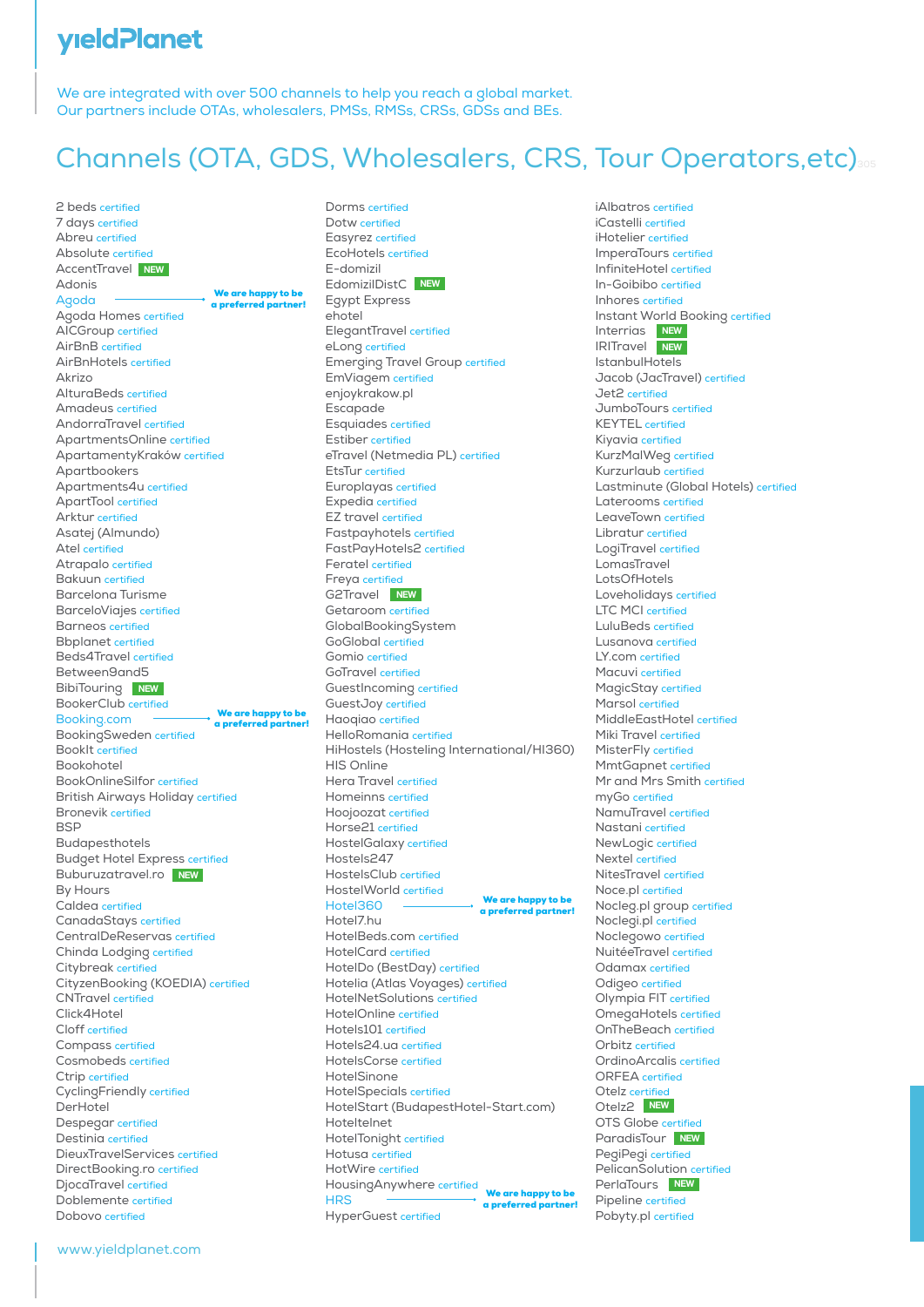## **yield Planet**

We are integrated with over 500 channels to help you reach a global market. Our partners include OTAs, wholesalers, PMSs, CRSs, GDSs and BEs.

PragueSt Prestigia certified Price Travel certified PrimeTravelService certified PTQV certified Qunar certified RateHawk certified Reconline/CIH certified Revato certified RevNGo.com certified Rioja RisskovAutoferien certified Roibos certified Roomex certified RoomForDay RoomRack certified RTSNet certified Rydoo certified Schmetterling certified Secra certified SERHS certified ServicedApartmentsWorldwide certified SideTours certified SilverDoorApartments certified ski.com (Aspen Ski tours) SkiServeis certified SmartboxGroup certified SOD certified Soliterra certified Spalopia certified SpecialToursWholesalers certified Spotlight certified SRP certified Stay Bonanza certified StayForLong certified StayNest certified STC (Switzerland Travel Centre) certified SunHotels certified SunSeasons 24 certified Superbreak certified SuperSki Andorra certified Synxis (Sabre) certified Szallas.hu certified Szallodak Tablet Hotels certified TaleTravel certified TatilSepeti certified TatraBooking certified TBOHolidays certified Tiket certified TL Travel certified ToBook certified TomasTravel certified ToopReservas **NEW** TorTravel certified TotalStay certified Tour10 certified Tourico Holidays certified Tourinigit certified Tourneo certified Transhotel certified Travco certified TravelCompositor certified TravelFuse certified Traveliko certified TravelMinit certified TravelMKT (Infohostal) Traveloka certified

Travelport/HotelZon certified Travelsense certified Travia certified Trevor certified Trip.com NEW TripAdvisor certified | extra fee TripConnect by TripAdvisor certified TripTwin certified Triverna certified Tropolino TUI\_Destimo certified TUI Future Market certified Tujia certified Tuniu certified Uniski **NEW** UniTravel certified Vallnord certified VashOtel certified VapIncoming certified Veturis Travel **NEW** Visit Navarra certified VisualOnline Webhotelier **NEW** WebSawadee Weekendesk certified WeGoGreenR certified Welcomebeds certified WHI certified Wing on certified Wonderweekend certified World2Meet certified Wozozo certified W-reservation.com certified WygodneNocowanie certified Xenia certified Yalago (Dnata) certified Zanadu certified Zasypiam.pl Zenhotels certified

#### **PMS**

1C Hotel certified 1Day certified 5stelle certified AciGrup certified Aibo Solutions **NEW** AmonRa certified Anphitrion certified Apaleo certified APP Sistemas certified APS-Brno certified ASIFrontDesk certified Avalon certified BDPCenter certified Betasi certified Bnovo certified Bookelier certified BookingNinjas certified Bookipro certified BookOnlineNow certified Brilliant certified Cenium certified CHART certified CheckIn certified

Click&Run certified IATI certified Clock Evo certified Clock PMS+ certified CLOFFHOTEL certified ClubLespri certified CQR SISTEMAS certified CSIbiza certified CTM certified Diagram certified DIBS certified DF Sistemes certified DFSuite certified DM Plaza certified EasyFrontDesk certified E-Koncept certified Elektra certified ElTour95 certified Engisoft certified EpsilonNet certified ERes certified Eturistic certified FamilyHotel certified Fidelio certified FINA certified FrontHotel certified GIP Rehot (RH2) certified HFocused certified Hogatex certified Hores certified Host certified HostelGest certified Hostelgram certified Hotelist certified Hotellion **NEW** HotelSystem.hu certified Hotelwin K-root certified HotSoft8 certified izzyHotel certified Ihotelligence Imagine Emotions certified Indra certified Infor Starlight certified InnovaHotel certified InovGuest Itbase certified Intea Hotel certified Intutto certified IQWare certified KWHotel certified Lean certified LITE certified Lotus certified Luopan certified Managinng certified MasterYield certified Medallion certified Médialog certified MEWS certified mHotel certified MiHotel certified Miarentals **NEW**Multisoft Solon certified Netera certified NewHotel certified NiteSoft certified Noray certified Odeon **NEW** OFI certified